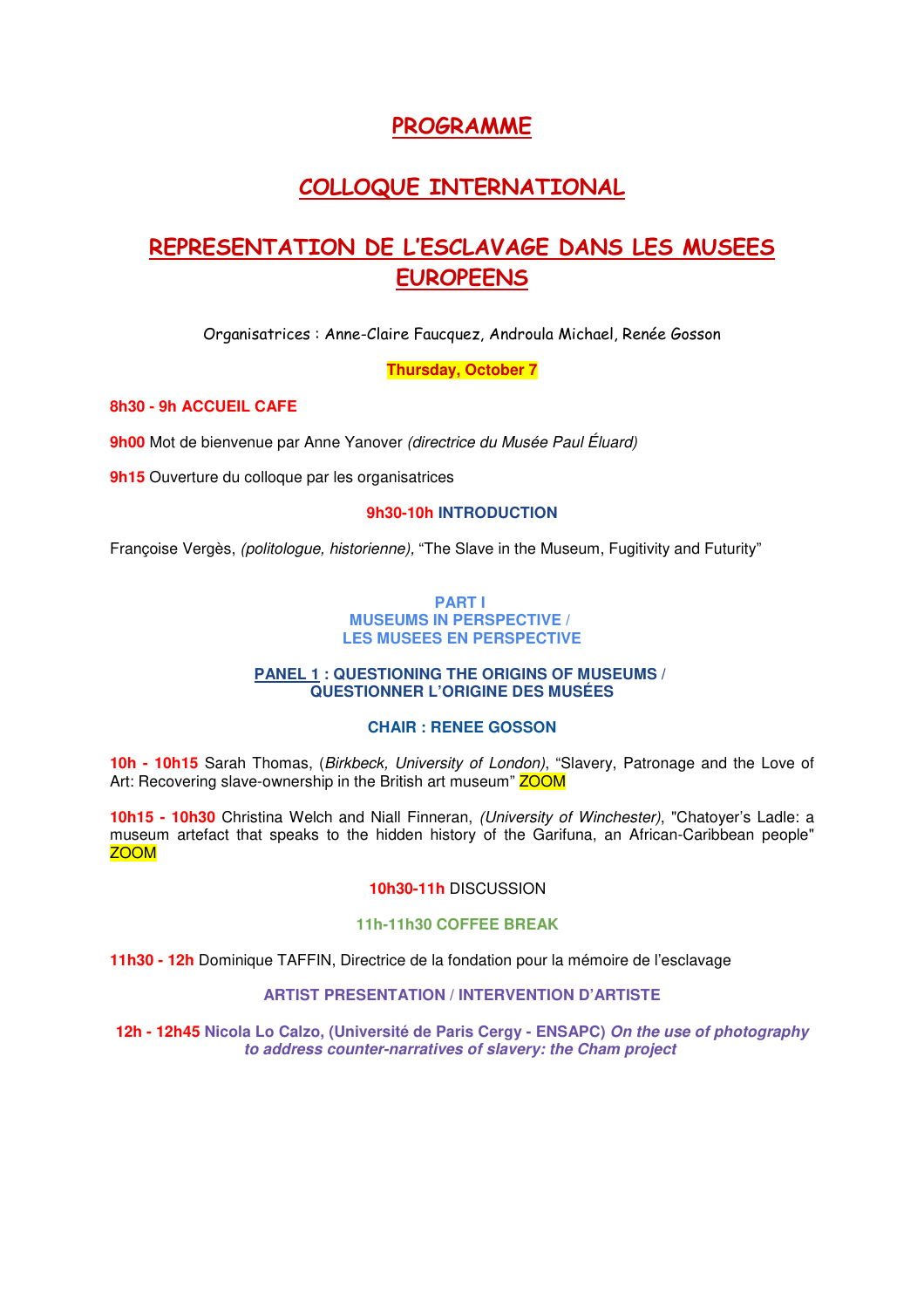#### **PART II THE NARRATIVIZATION OF SLAVERY / LA MISE EN RECIT DE L'ESCLAVAGE**

### **PANEL 2 : QUESTIONING THE EXISTING NARRATIVES / QUESTIONNER LES RÉCITS EXISTANTS**

#### **CHAIR : ANDROULA MICHAEL**

**14h00 - 14h15** Ulrike Schmieder, (Leibniz University Hanover), "Colonial slavery in museums and temporary exhibits in European Capitals (Paris, Madrid, London, Lisbon)"

**14h15 - 14h30** Mélanie Moreau, (Musée de la Rochelle), "Le musée du Nouveau monde, précurseur hier ; et aujourd'hui ?" **ZOOM** 

**14h30 - 14h45** Christian Block, *(Musée d'Aquitaine)*, "Les mots pour le dire" ZOOM

**14h45 - 15h00** Anna Khalonina, (Université de Paris), "Travail discursif au musée : le cas de nouveaux titres d'œuvres à l'exposition 'Le modèle noir de Géricault à Matisse' au musée d'Orsay (2019)"

**15h00 - 15h15** Sarah Ligner (Musée du Quai Branly), "Aborder l'histoire de l'esclavage au musée du quai Branly - Jacques Chirac : articulation entre la collection, la recherche et la programmation culturelle"

## **15h15 - 16h DISCUSSION**

#### **16h - 16h15 COFFEE BREAK**

## **PANEL 3 : ERASING THE MEMORY OF SLAVERY / EFFACER LA MÉMOIRE DE L'ESCLAVAGE**

## **CHAIR : ANNE-CLAIRE FAUCQUEZ**

**16h15 - 16h30** Christine Chivallon, (Directrice de recherche, CNRS Laboratoire Caribéen de Sciences Sociales, LC2S-UMR 8053), "Le Palais de la Porte Dorée : D'une trilogie improbable à l'ombre de la Nation française" **ZOOM** 

**16h30 - 16h45** Carolina Rito, (Coventry University), "The Museum of the Discoveries and the contested colonial legacies"

**16h45 - 17h** Claire Laguian, (Université Paris 8), "Invisibilisation muséale de l'esclavage aux îles Canaries et impensé colonial espagnol"

**17h - 17h15** Antonio Almeida, (Université de Nantes), "Images d'une ville et mise en discours de l'histoire coloniale et esclavagiste : Lisbonne, XV-XXI siècles"

## **17h15 - 18h DISCUSSION**

**\*\*\*\*\***

**Friday, October 8**

**8h30 ACCUEIL CAFE**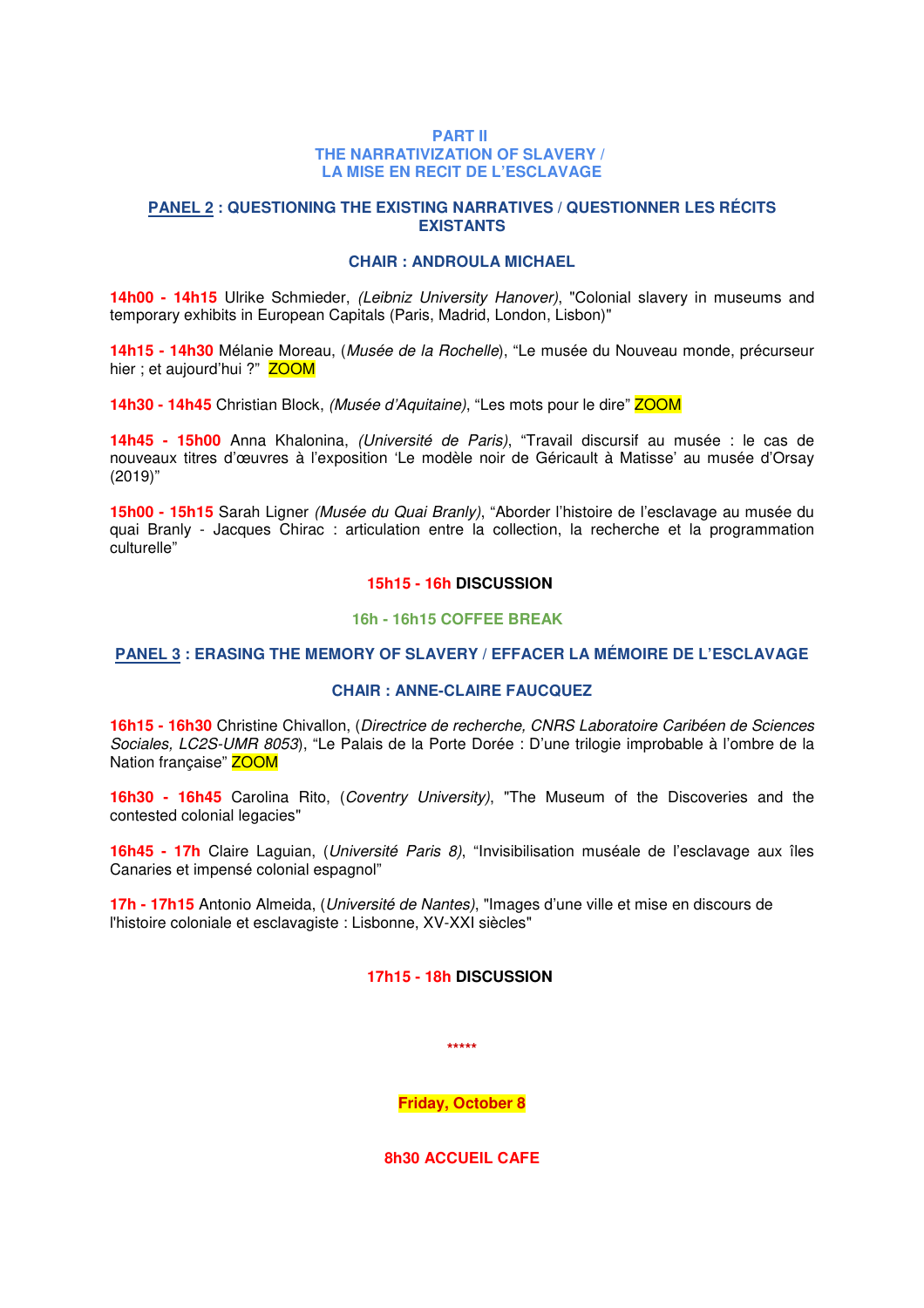#### **PART III ARTEFACTS, SCENOGRAPHY AND ARTS / ARTEFACTS, SCENOGRAPHIE ET ARTS**

#### **PANEL 4 : THE SCENOGRAPHY: HOW TO NARRATIVIZE? / LA SCÉNOGRAPHIE: COMMENT METTRE EN RÉCIT?**

#### **CHAIR : Antonio Pinto**

**9h - 9h15** Vanessa Alayrac, (Université de Lille), "Stratégies visuelles et narratives pour représenter l'esclavage au London Museum Docklands : muséographie, regards croisés, esthétique de la réception" ZOOM

**9h15 - 9h30** Nataša Raschi, (Université de Pérouse), "L'esclavage colonial et les livrets muséaux pour les enfants: analyse linguistique et textuelle" (Musée de l'Homme, Quai Branly, Nantes, Lorient) ZOOM

**9h30 - 9h45** Eveline Sint Nicolaas, *(Rijksmuseum, Amsterdam)*, The Exhibition 'Slavery' at the Rijksmuseum, a project of many voices"

**9h45 - 10h00** Rafaël Thiébaut, (Postdoctoral researcher at the Musée du quai Branly), "Trade items as evidence for slave trade : the case of firearms in Madagascar at the Musée du quai Branly"

## **10h00 - 10h45 DISCUSSION**

#### **10h45 - 11h15 COFFEE BREAK**

#### **11h15 -12h ARTIST PRESENTATION / INTERVENTION D'ARTISTE**

#### **François Piquet, "Retours d'Expériences de Créolisation"**

### **PANEL 5 : THE ROLE OF ARTS IN THE NARRATIVIZATION OF SLAVERY / LE RÔLE DES ARTS DANS LA MISE EN RECIT DE L'ESCLAVAGE**

#### **CHAIR : Androula Michael**

**13h30 - 13h45** Mariana de Campos Françozo and Carolina Monteiro, (Leiden University), "Dutch Brazil and the Memory of Slavery in Art Exhibitions: Between Exoticism and Silence"

**13h45 - 14h** Antonio Pinto, (Chercheur au Projet Mémoires, Enfants d'empires et postmémoires européenes/CES Université de Coimbra, Portugal), "Diversité et relation dans les œuvres de la post mémoire"

**14h - 14h15** Jeanne Gabriel-Villeneuve, (Conservatrice du Patrimoine), "Le rôle de l'art dans les expositions temporaires ou permanentes sur l'esclavage colonial"

**14h15 - 14h30** Lisa Connell, (University of West Georgia), "Bodies of Memories in Guadeloupe's Mémorial ACTe" ZOOM

#### **14h30 - 15h15 DISCUSSION**

#### **15h15 - 15h45 COFFEE BREAK**

## **PANEL 6 : THE CITY AS MUSEUM / LA VILLE COMME MUSÉE**

#### **CHAIR: RENEE GOSSON**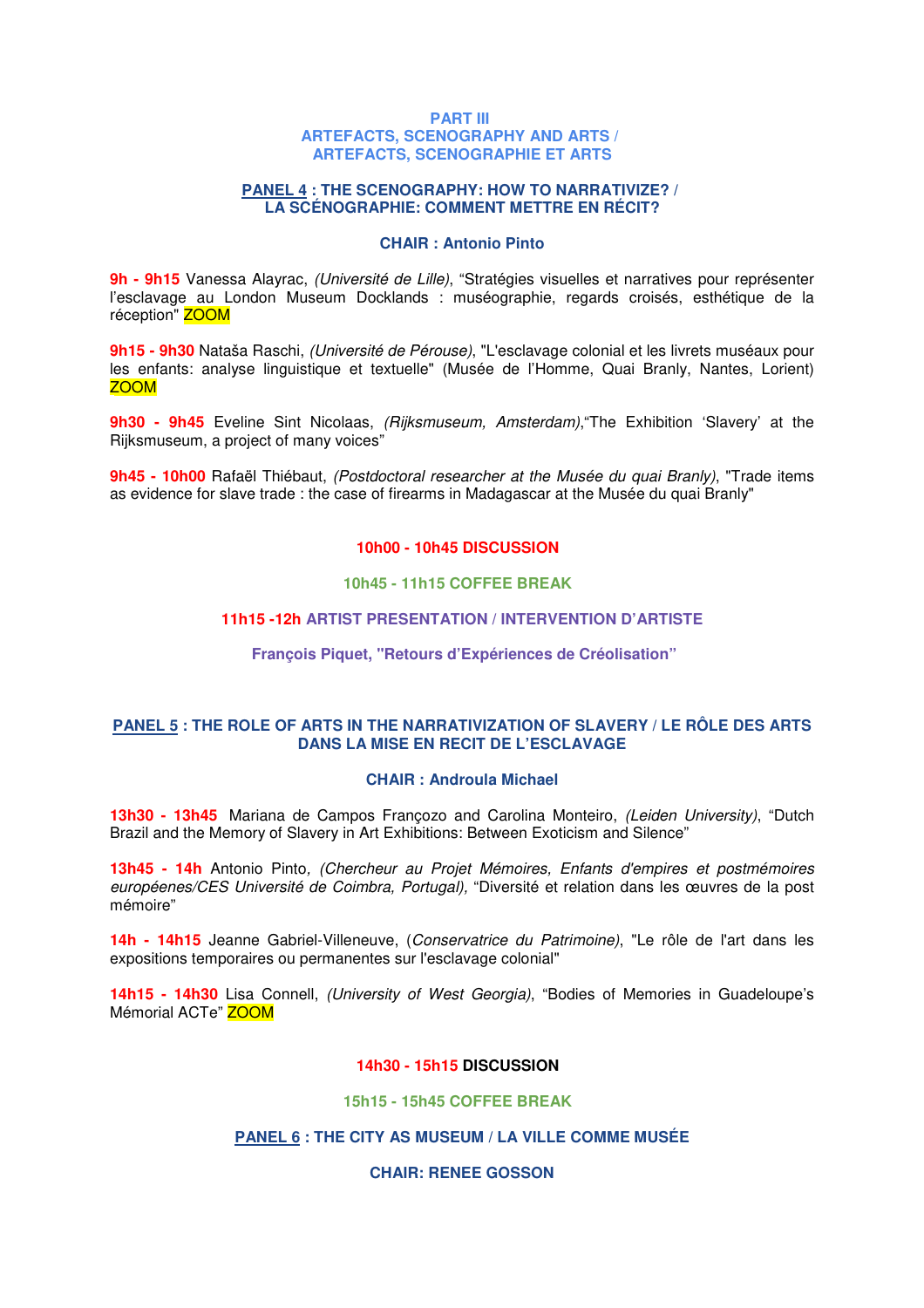**15h45 - 16h** Cynthia Lytle, (Independent Scholar), "The City as a Museum: Berlin and the Struggle for Recognition"

**16h - 16h15** Dienke Hondius, (Vrije Universiteit Amsterdam), "Addressing Slavery on Locations in Europe: The Mapping Slavery research project approach"

#### **16h15 - 17h DISCUSSION**

## **17h - 17h15 COFFEE BREAK**

#### **17h30 - 18h15 ARTIST PRESENTATION / INTERVENTION D'ARTISTE**

**Fabienne Kanor**

**\*\*\*\*\***

#### **Saturday, October 9**

**9h30 - 10h ACCUEIL CAFE**

#### **PART IV MUSEUMS IN ACTION / LES MUSÉES EN ACTION**

#### **PANEL 7 : COMMUNITY ENGAGEMENT AND ACTIVISM / ENGAGEMENT DE LA COMMUNAUTÉ ET ACTIVISME**

## **CHAIR: TREVOR BURNARD**

**10h - 10h15** Charles Forsdick, (University of Liverpool), "The genealogies of the museum of slavery: memory, activism, art"

**10h15 - 10h30** Cathie Jayakumar, (Queen Mary University of London), "The significance of grassroots black artists and activists' works in the museological development of the International Slavery Museum, Liverpool" ZOOM

**10h30 - 10h45** Jean-François Manicom, (Lead Curator of transatlantic Slavery & Legacies, International Slavery Museum), "International Slavery Museum de Liverpool: une approche Artiviste" ZOOM

**10h45 - 11h00** Wendeline Flores and Priya Swamy, (National Museum of World Cultures, the Netherlands), "Reparative Possibilities on Display: Exhibiting Inheritances of Dutch Colonialism in the Caribbean and its Diaspora" ZOOM

**11h - 11h15** Sue Giles, (Retired, former Senior Curator British Empire & Commonwealth Collection, Bristol), "Bristol and slavery: acknowledging the past in the museum" **ZOOM** 

#### **11h15 - 12h DISCUSSION**

## **PANEL 8 : MUSEUMS AND HISTORY / MUSÉES ET HISTOIRE**

**CHAIR : CHARLES FORSDICK**